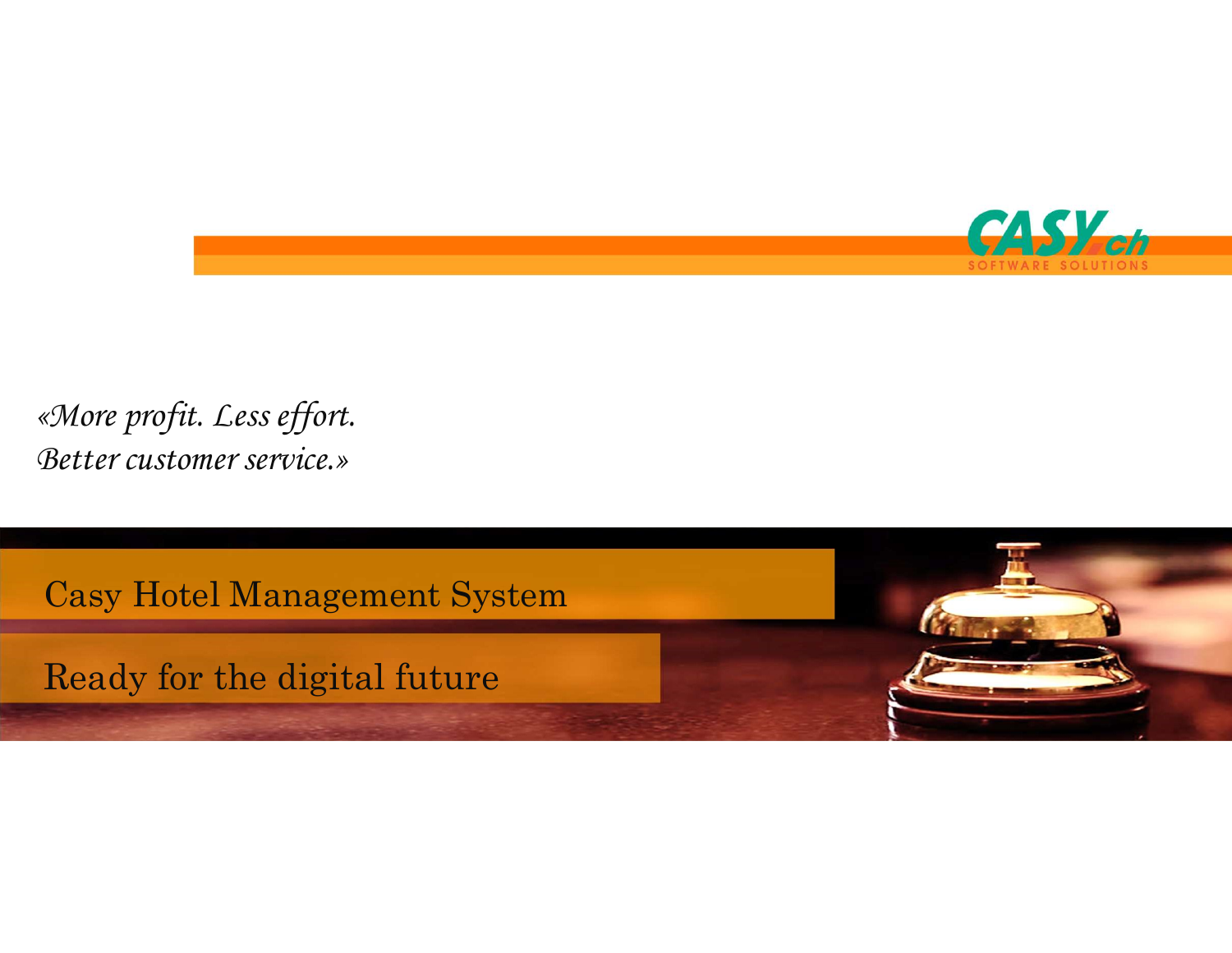

# Straight to the point

## «Take the first step into the digitalfuture of your business with CASY, the modern, affordable, and easy-to-use hotel management software.

»

www.casy.ch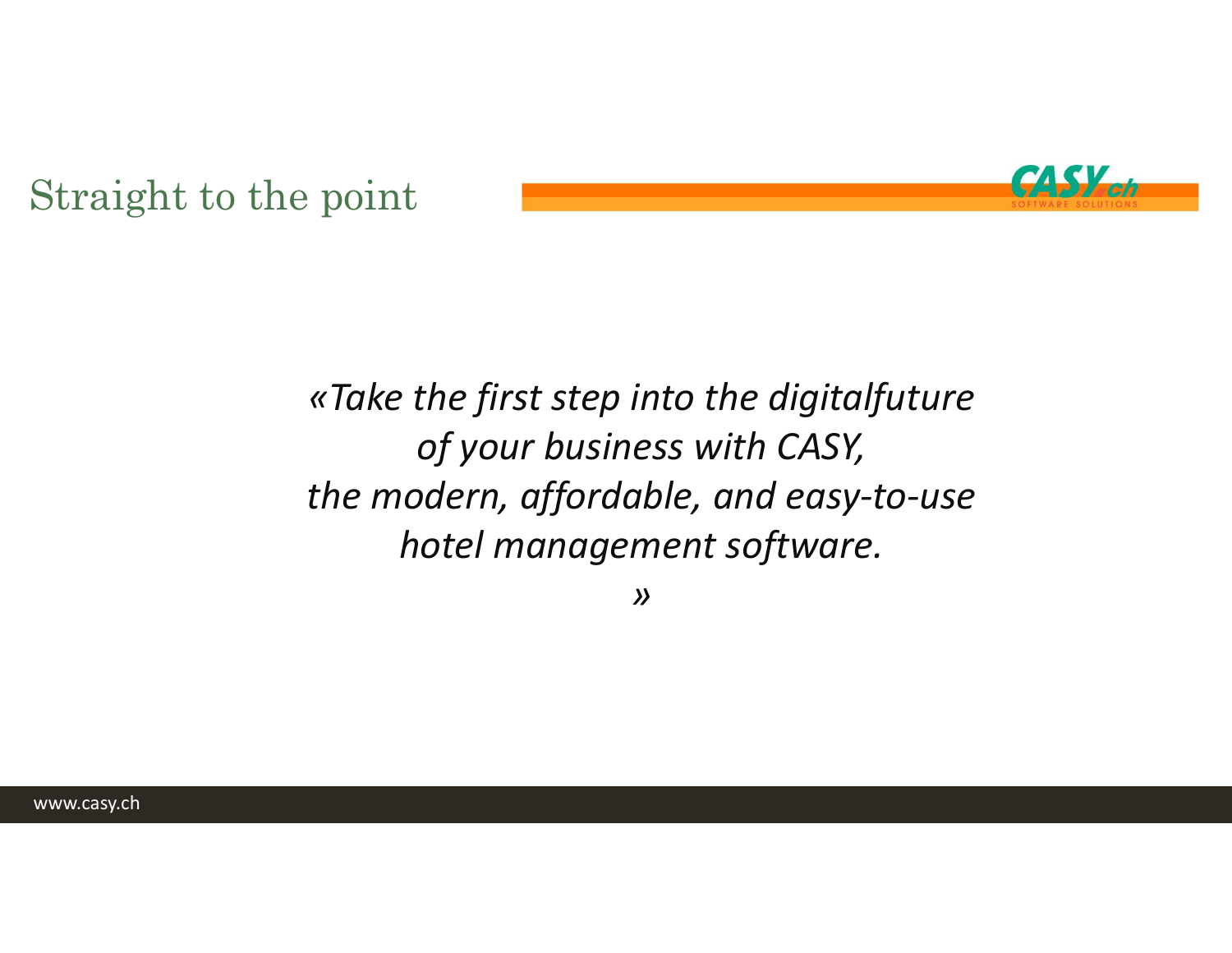## The Company



«CASY uses real-world experience to deliver real-world solutions!»



East-world solutions!»<br>Casy is an owner-managed software company specialising in<br>management software for 0-3\* hotels, resorts, and holiday<br>lets.<br>The owners have managed their own hotel for more than 20 management software for 0-3\* hotels, resorts, and holiday lets.

The owners have managed their own hotel for more than 20 years and know first-hand what busy people in the hospitality industry need to manage their businesses.

They began to develop CASY for their own use in-house and eventually began to sell it to others in the industry. In 2014, they decided to devote their entire attention to the CASY hotel management software.

Headquartered in Locarno, Switzerland, CASY also has offices in Zurich and Bern.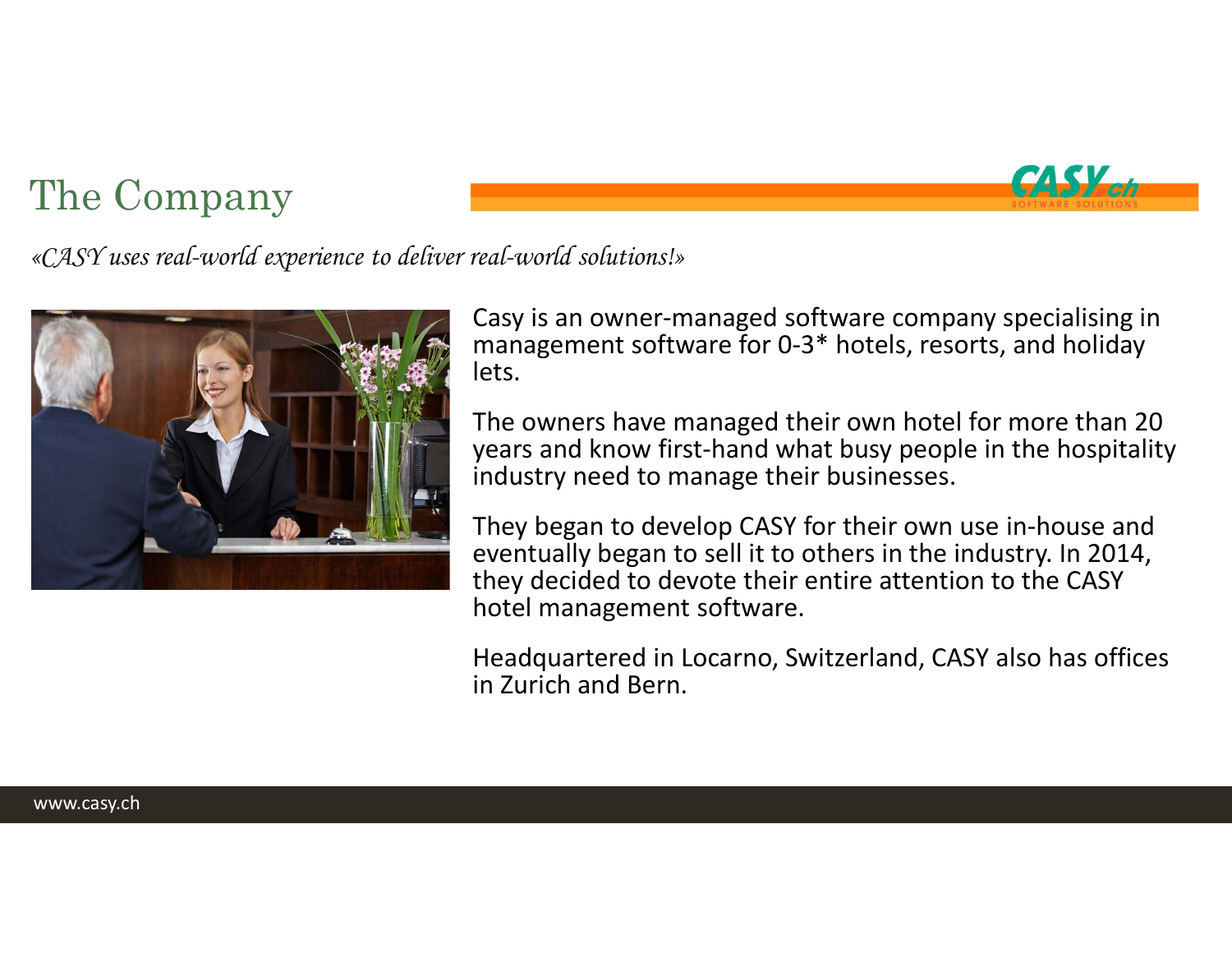

Our Product<br>«Modular: You only pay for what you actually need.» «Modular: You only pay for what you actually need.»



The CASY hotel management software package is modular. (**ASY Med.**<br>The CASY hotel management software package is modular.<br>You design the CASY thatbest serves your needs.<br>CASY Front Desk, the core solution, can be expanded with all<br>sorts of usefuloptions. Beyond the hotel admin CASY Front Desk, the core solution, can be expanded with all sorts of usefuloptions. Beyond the hotel admin and management functions proper, CASY also offers very popular online sales options. Example of the CASY hotel management softwood of the CASY hotel management softwood version.<br>
You design the CASY that best serve CASY Front Desk, the core solution,<br>
Sorts of usefuloptions. Beyond the<br>
management function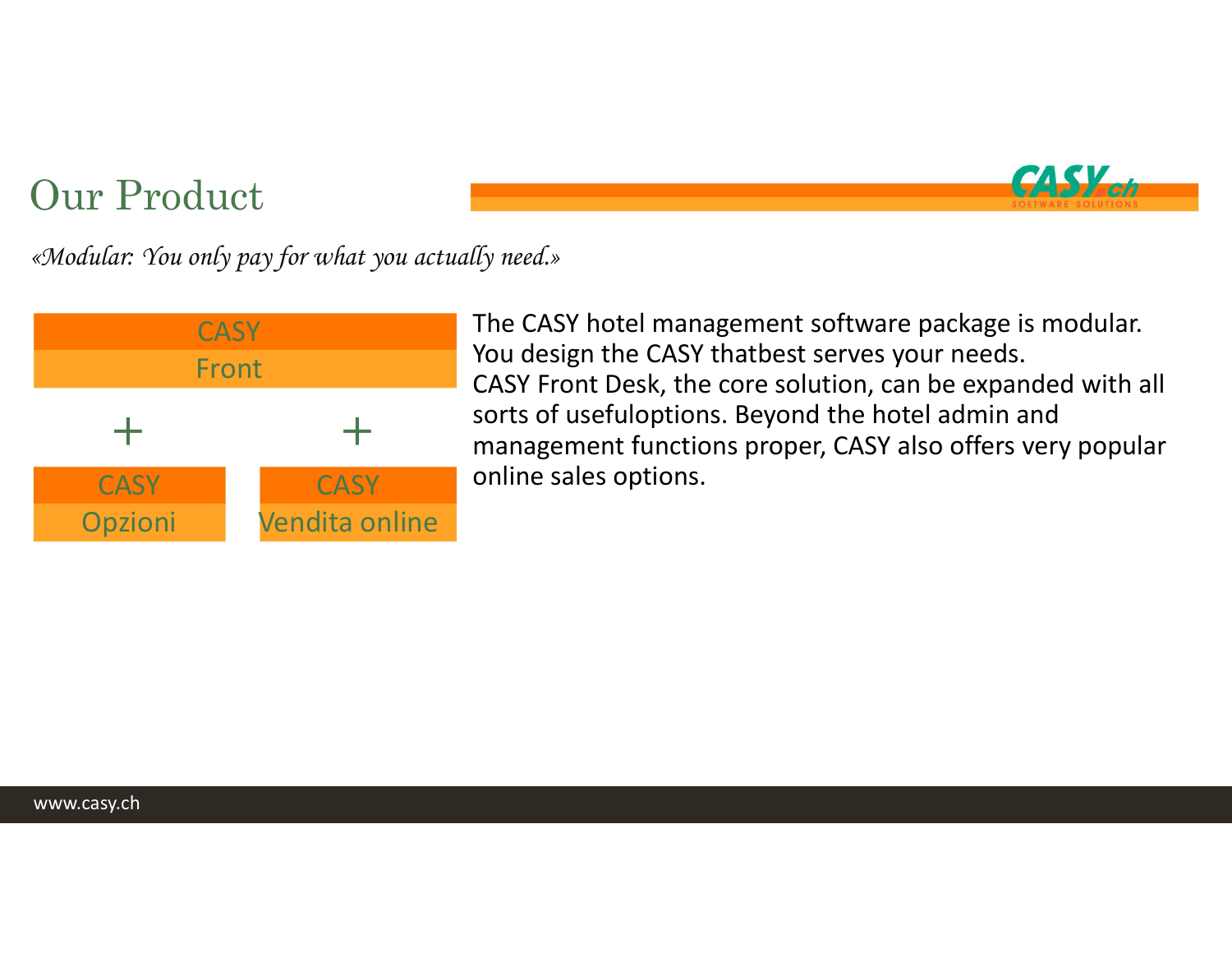Your Advantages 1/2<br>«Cloud-based solution. You have access from anywhere in the world.» «Cloud-based solution. You have access from anywhere in the world.»



CASY is a cloud-based solution. You do not need any additional hardware to run it. You can access CASY from any location that has internet access. It's as easy as pulling up a Google search page.

CASS Code

CASY works with Windows, Mac, and Linux machines.

CASY runs on desktop computers, laptops, tablets, and smartphones.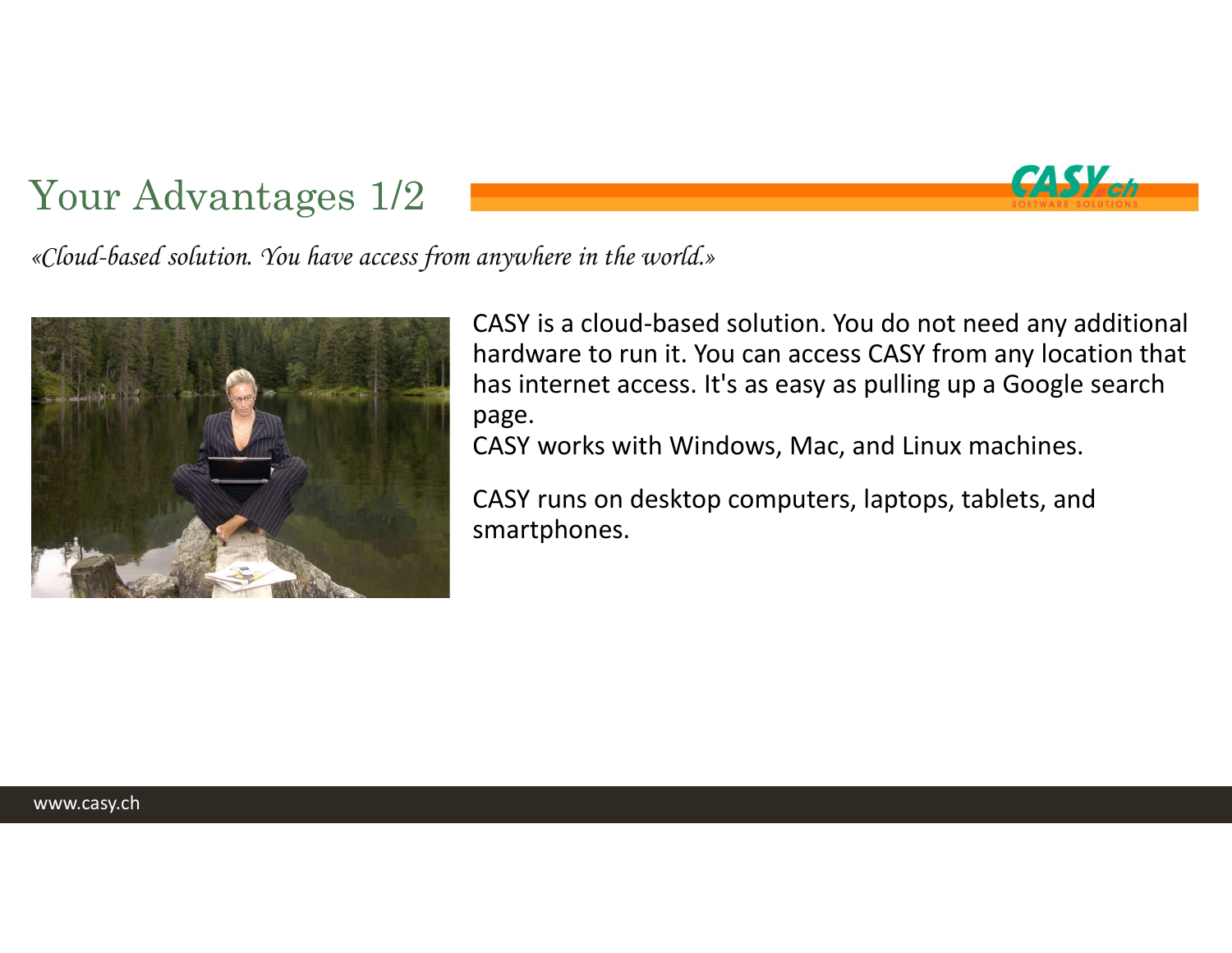

Your Advantages 2/2<br>Every easy to learn. A quick and efficient way to get your work done!» «Very easy to learn. A quick and efficient way to get your work done!»



CASY is simple to learn.

Support: We speak your language! CASY won't send you around the world or keep you waiting for hours when you need support. CASY support is located here in Switzerland and will answer your questions in your language. ty to get your work donel»<br>CASY is simple to learn.<br>Support: We speak your language! CASY won't send you<br>around the world or keep you waiting for hours when you need<br>support. CASY support is located here in Switzerland an

Thanks to our lean structures, CASY offers an extremely competitive price-performance ratio, even by international standards. CASY pays off within a short time!

www.casy.ch/software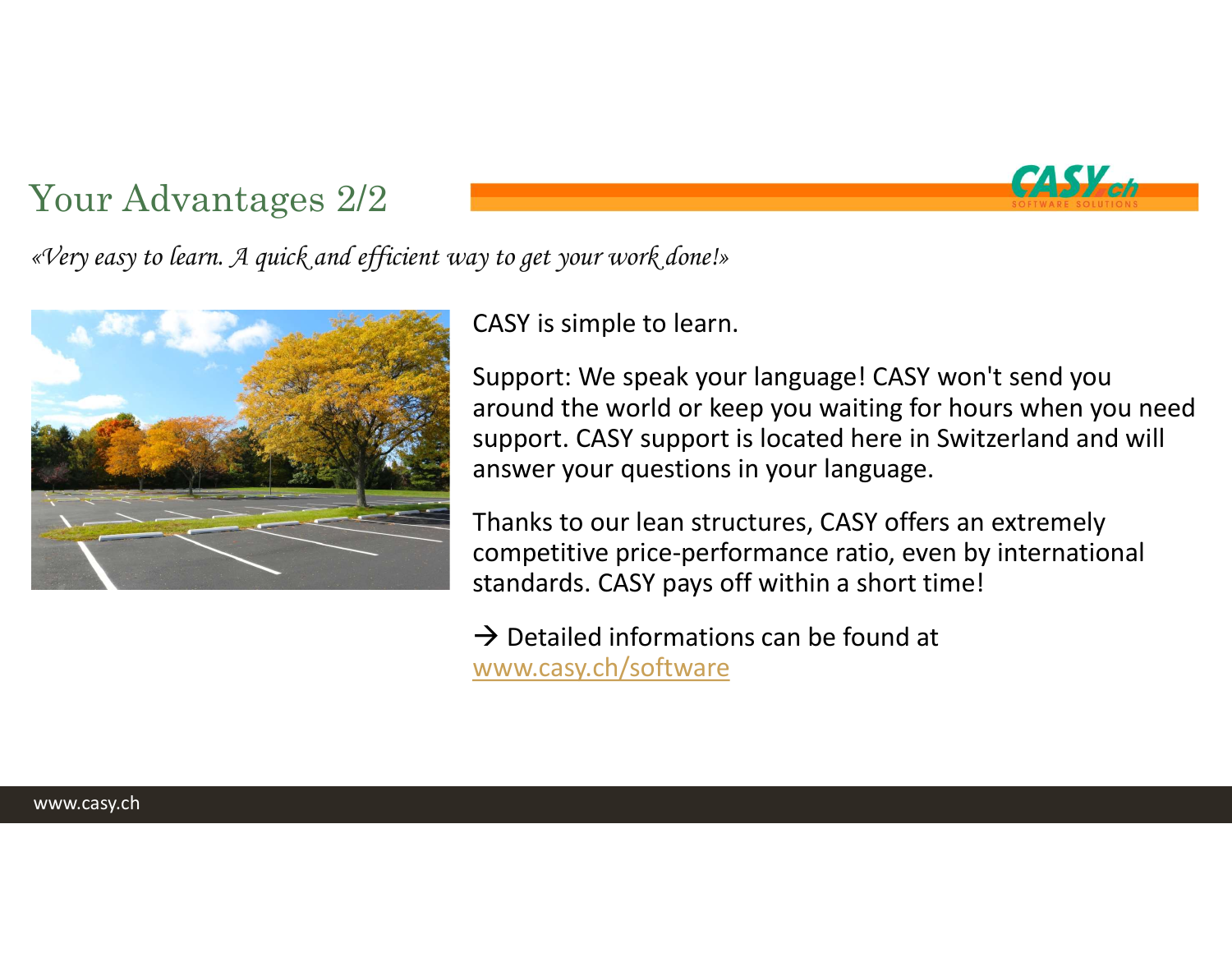# Holiday and Illness Coverage



«CASY customers benefit from this exclusive offer!»



If you use CASY, we can even handle your front desk tasks on a temporary basis for as long as you like, so that you can take a holiday or recover from an illness.

We can also set up dynamic pricing for your hotel for better utilization of your capacity and higher yields and even the entire online sales for your hotel. This is very easy to do online, however, if necessary and whenever possible, we can also be on site. offer!»<br>If you use CASY, we can even handle your front desk tasks on a<br>temporary basis for as long as you like, so that you can take a<br>holiday or recover from an illness.<br>We can also set up dynamic pricing for your hotel f

guests, while increasing the use of your rooms and yourhotel's profits.